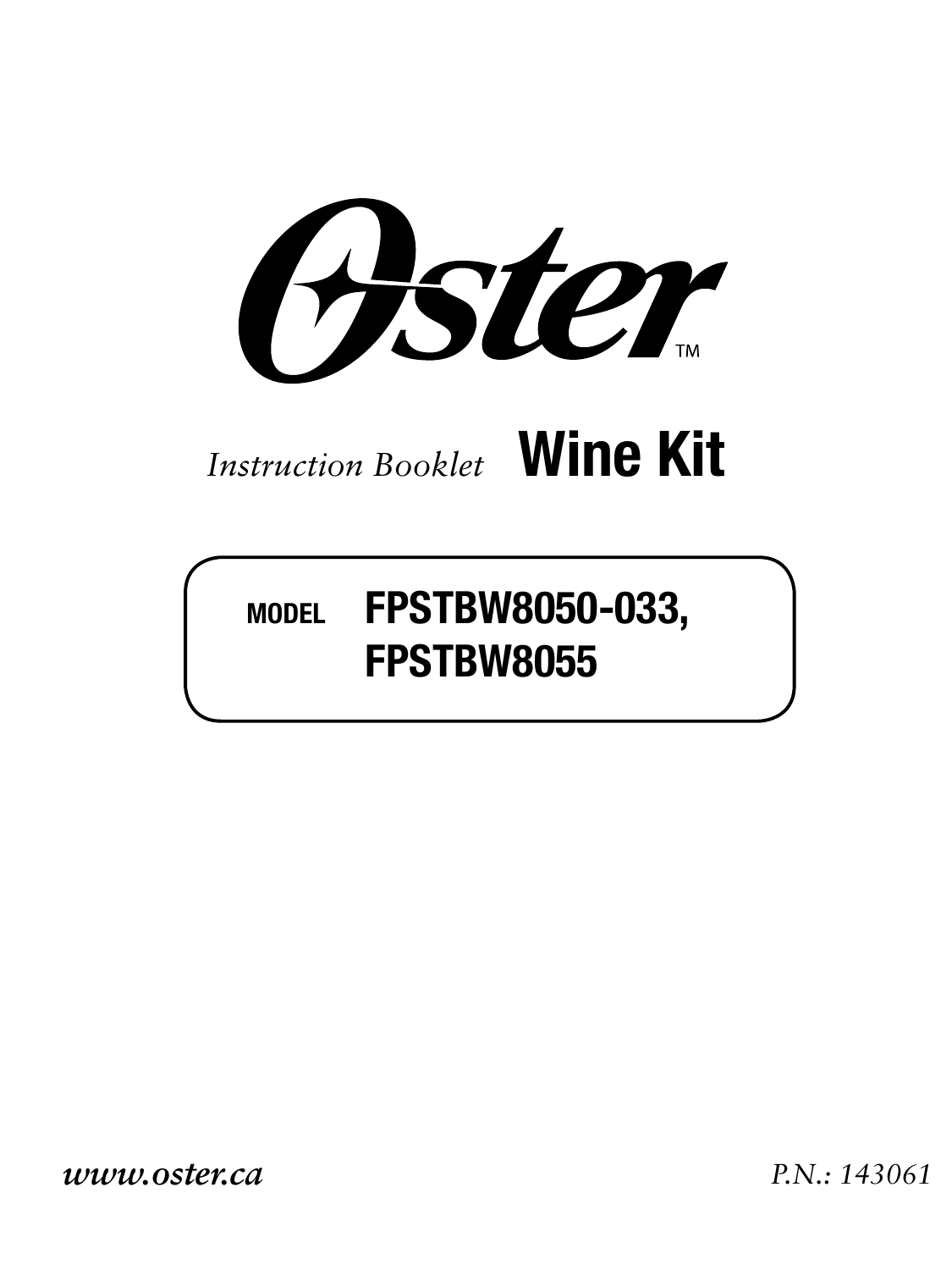## **IMPORTANT SAFEGUARDS**

**When using electrical appliances, basic safety precautions should always be followed including the following:**

### **READ ALL INSTRUCTIONS BEFORE USE.**

- Do not operate Wine Opener after the appliance malfunctions or if it is dropped or damaged in any manner. Return appliance to the nearest Authorized Service Center for examination, repair or electrical or mechanical adjustment.
- To protect against risk of electrical shock, do not put the Wine Opener in water or other liquid. This may cause personal injury and/or damage to the product.
- To protect against fire, do not operate the unit in the presence of explosive and/or flammable fumes.
- Do not use the Wine Opener for other than intended use.
- The use of attachments not recommended or sold by the manufacturer may cause fire, electric shock or injury.
- This product is intended for normal domestic household use only.
- When using the Wine Opener keep your workspace clean and free from potential hazards.
- For indoor use only. Do not expose the Wine Opener to rain or other extreme conditions.
- Use only AA ALKALINE BATTERIES IN THE UNIT. Make sure the battery cover is securely locked in place before operating. Remove batteries from battery compartment if storing unit for extended periods of time. Dispose of batteries per local laws or codes.
- Never force the Wine Opener onto a bottle or attempt to speed up the mechanism. The Wine Opener will work best when it is operated at it's intended speed.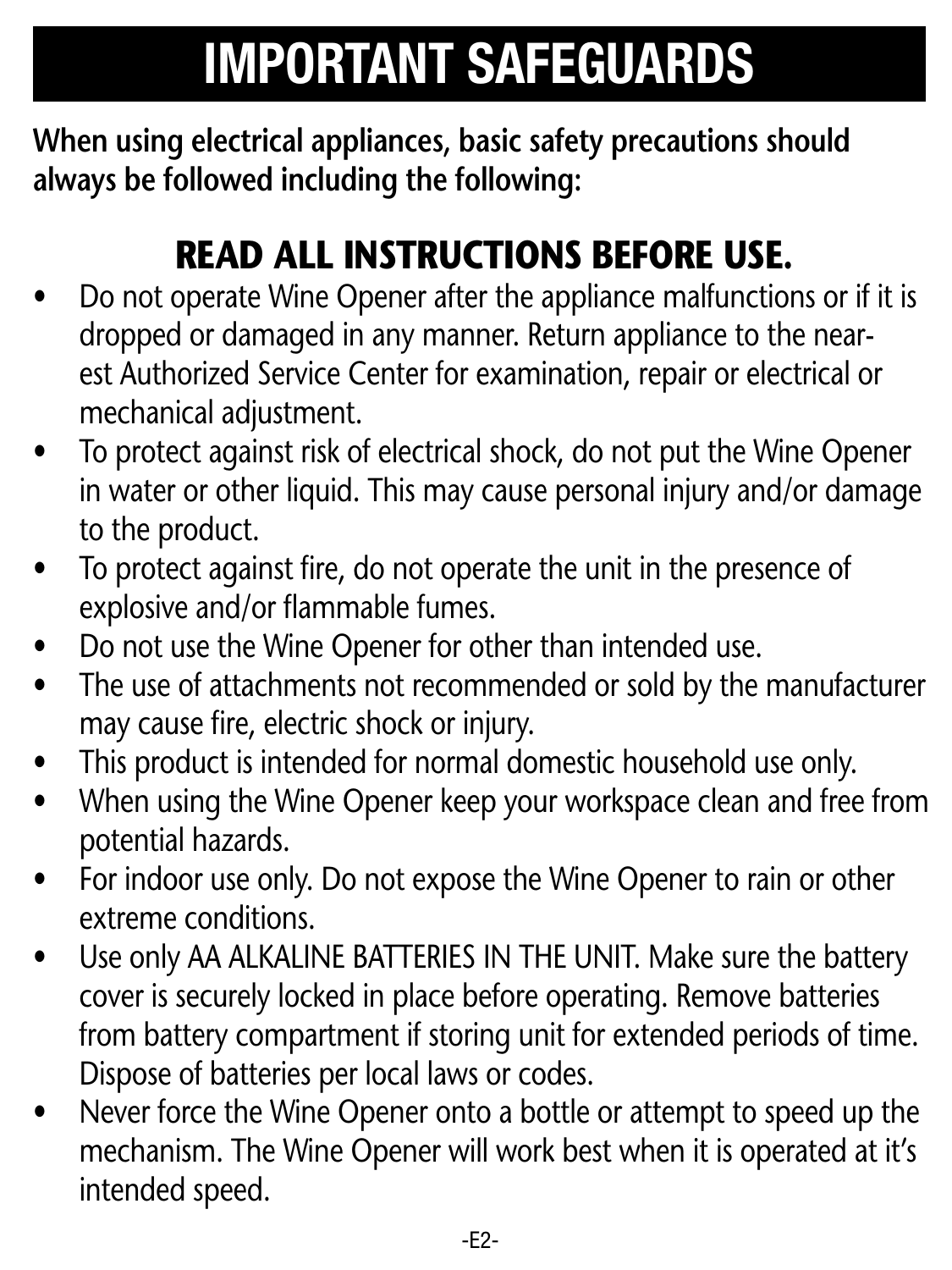# **IMPORTANT SAFEGUARDS (CONT.)**

- Do not touch or adjust the Wine Opener's mechanism or the corkscrew spiral. Only hold the Wine Opener by its housing.
- Do not attempt to open bottles if the switch is not working correctly.
- Do not attempt to open the Wine Opener. It has no serviceable parts. Your Wine Opener is guaranteed for one year. In the event of a malfunction in this time please contact our customer services department.

**Caution: Corkscrew is sharp. Handle carefully. Keep hands and utensils out of the container while operating to prevent the possibility of severe personal injury and/or damage to the product or property.**

### SAVE THESE INSTRUCTIONS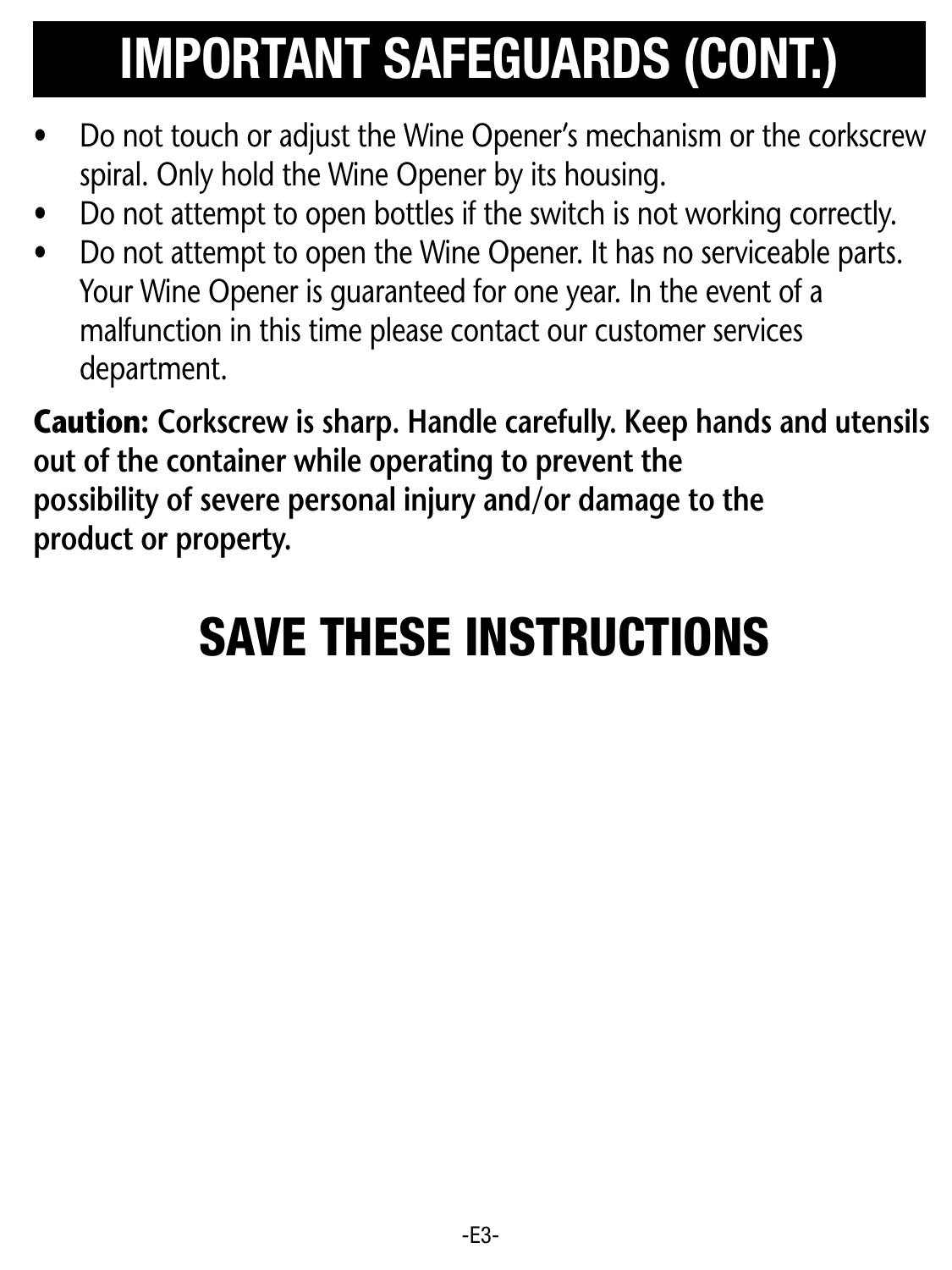# **LEARNING ABOUT YOUR WINE OPENER**

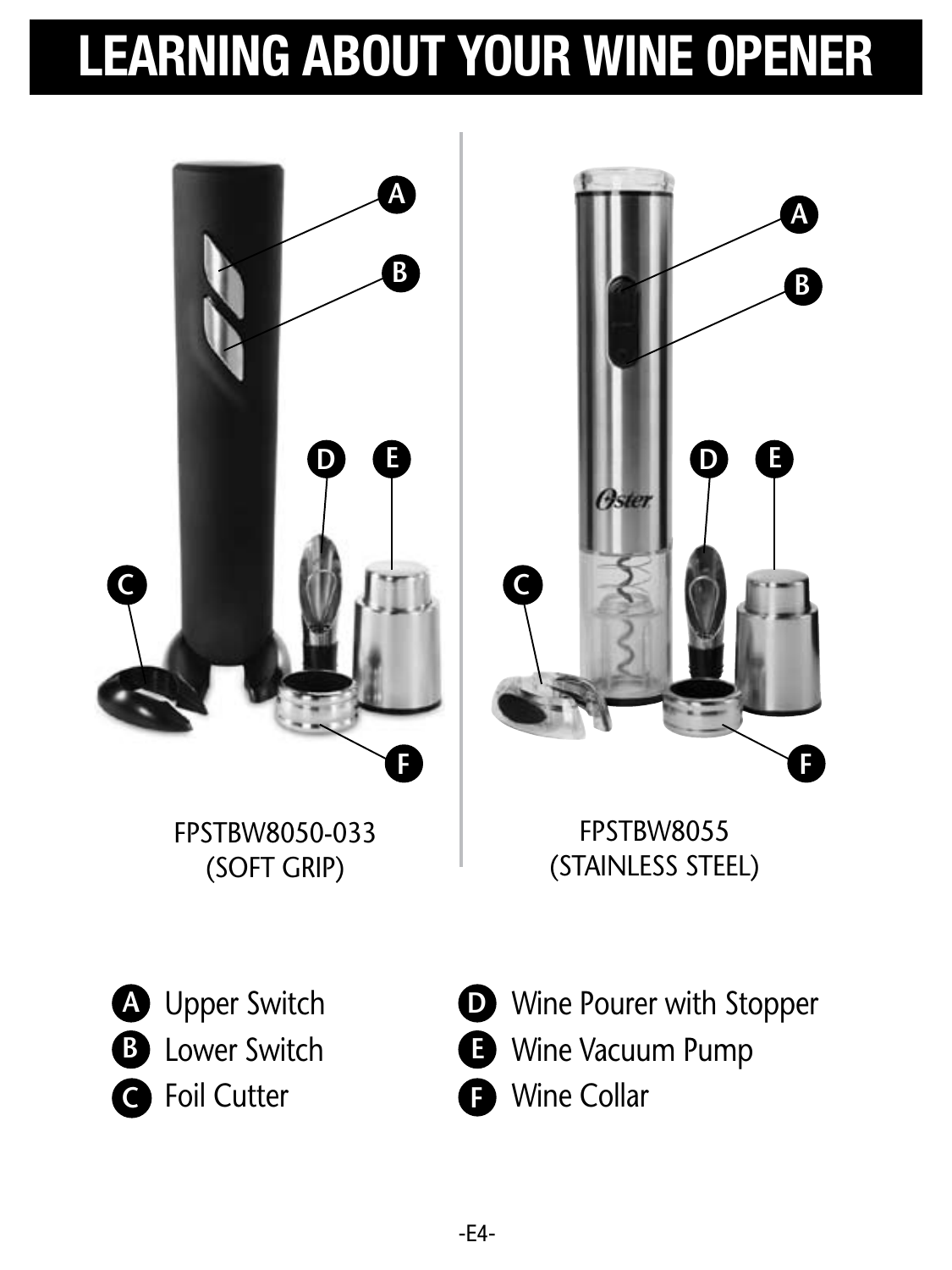## **PREPARING YOUR WINE OPENER**

Read and follow all the instructions for this section on Use and Care and find a place to keep this instruction manual ready for future reference.

For your convenience, record the complete model number (located on the back of the unit) and the date you received the product, together with your purchase receipt and attach to the warranty and service information. Retain in the event that the warranty service is required.

**Thank you** for purchasing the OSTER™ Wine Kit. Before you use this product for the first time, please take a few moments to read these instructions and keep it for reference. Pay particular attention to the Safety Instructions provided. Please review the product service and warranty statements. To learn more about OSTER® products, please visit us at www. oster.ca or call us at 1-800-667-8623.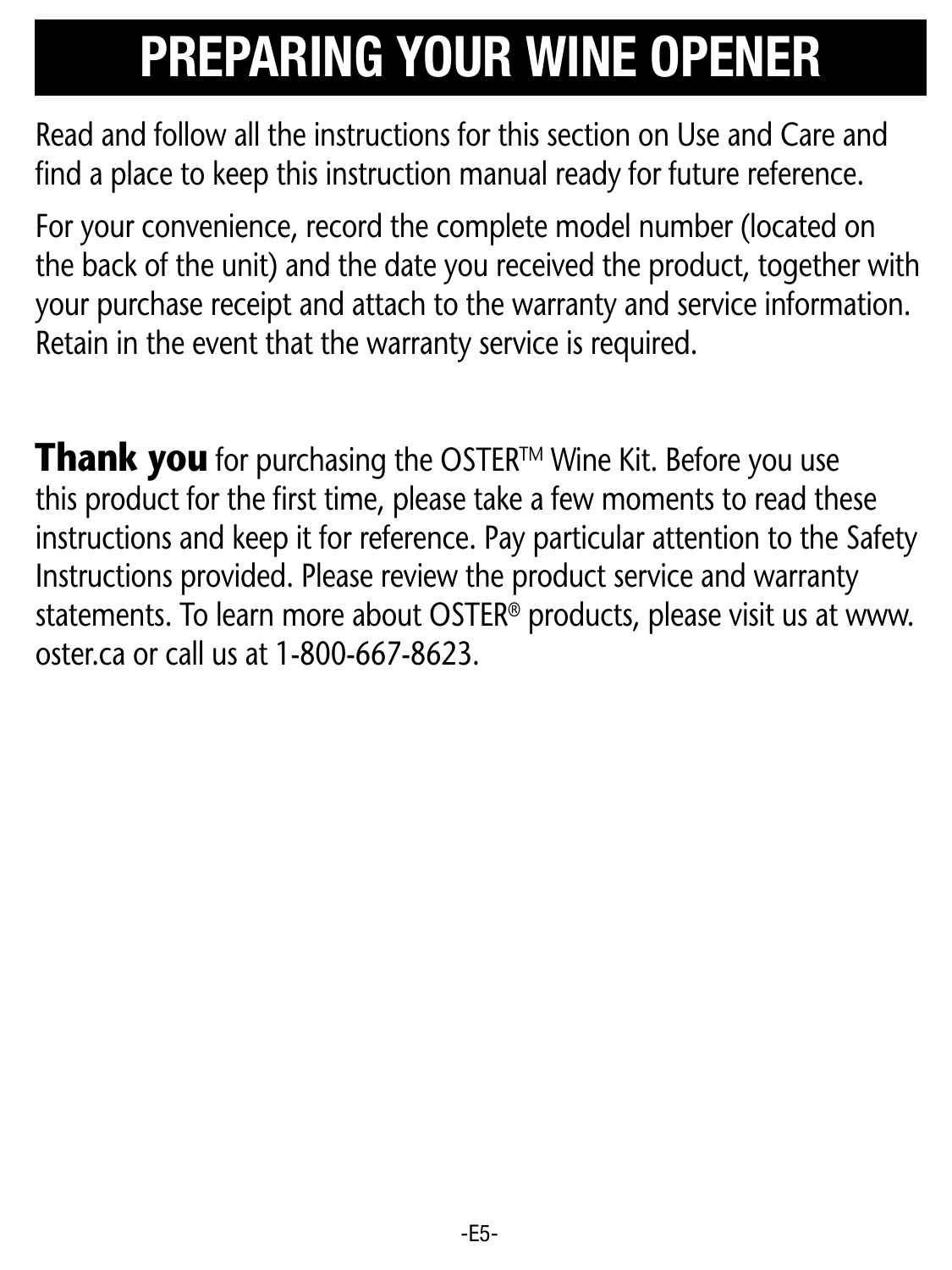# **USING YOUR WINE OPENER**

### **INSTALLING THE BATTERIES**

Before using your Wine Opener for the first time install a fresh set of batteries in the battery compartment as follows:

- **1** Remove the battery cover
- **2** Insert 4 AA alkaline batteries into the battery compartment, observing proper +/- polarities
- **3** Replace the battery cover
- **4** Replace batteries when required with only AA alkaline batteries.
- **5** Dispose old batteries per local and national laws and regulations.

### **TO OPERATE YOUR ELECTRONIC WINE OPENER**

The Wine Opener is operated by the simple press of a switch. Press the lower switch to remove a cork from a bottle. Press the upper switch to release a cork from the mechanism after you have removed from the bottle.

(Figure 1)



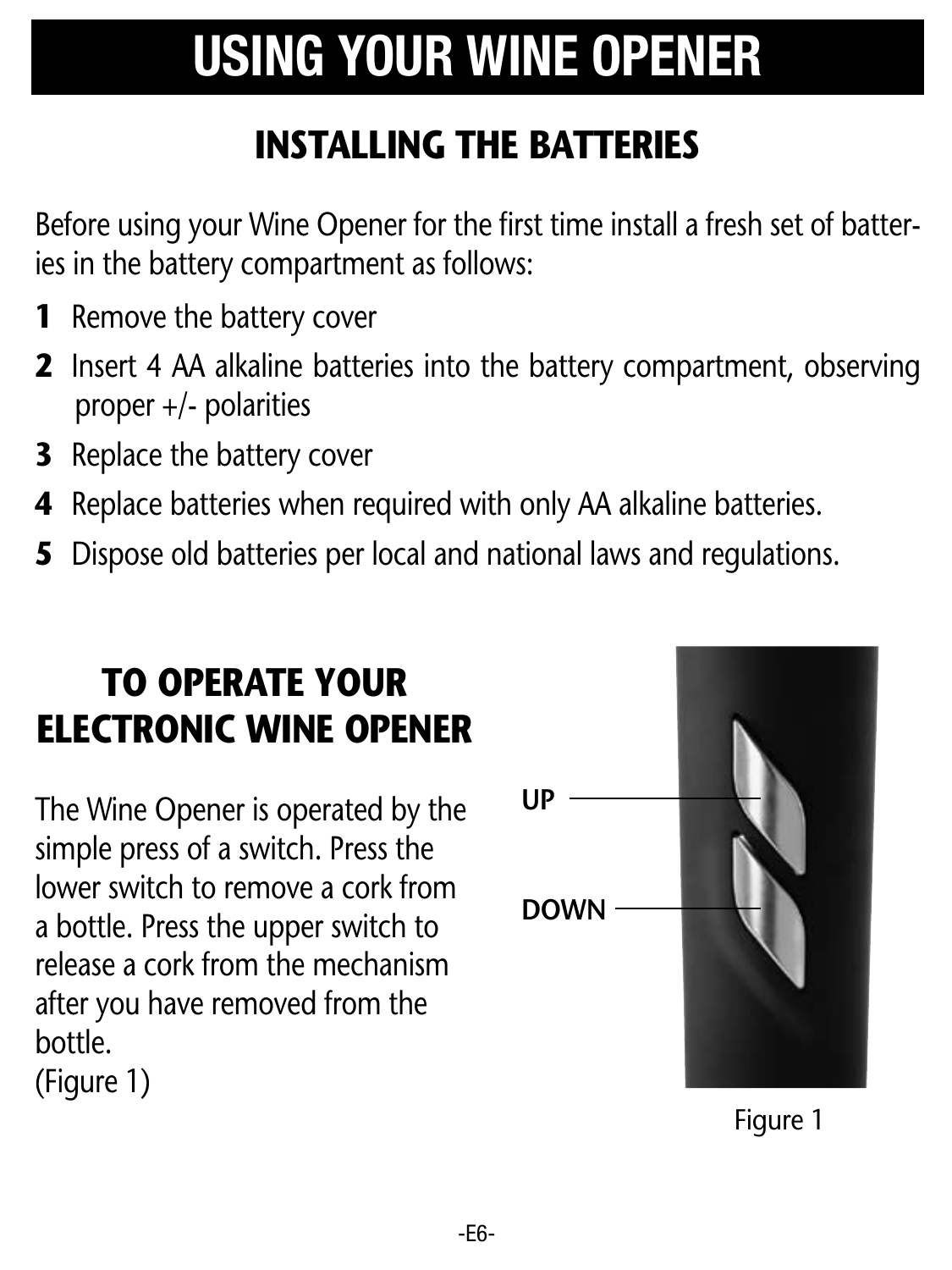# **USING YOUR WINE OPENER (CONT.)**

### **TO OPERATE YOUR ELECTRONIC WINE OPENER (CONT.)**

Before removing the cork you must remove any foil from the bottle using the foil cutter provided. (Figure 2)

- **1** Place the Wine Opener on top of the wine bottle making sure that it remains as upright as possible at all times. If you hold the Wine Opener at an angle to the bottle it will not remove the cork properly. (Figure 3)
- **2** Hold the Wine Opener firmly and depress the lower part of the switch. The corkscrew spiral will turn in a clockwise direction and enter the cork, then gradually remove it from the bottle. When the Wine Opener mechanism has stopped the cork has been fully removed from the bottle.



Figure 2



Figure 3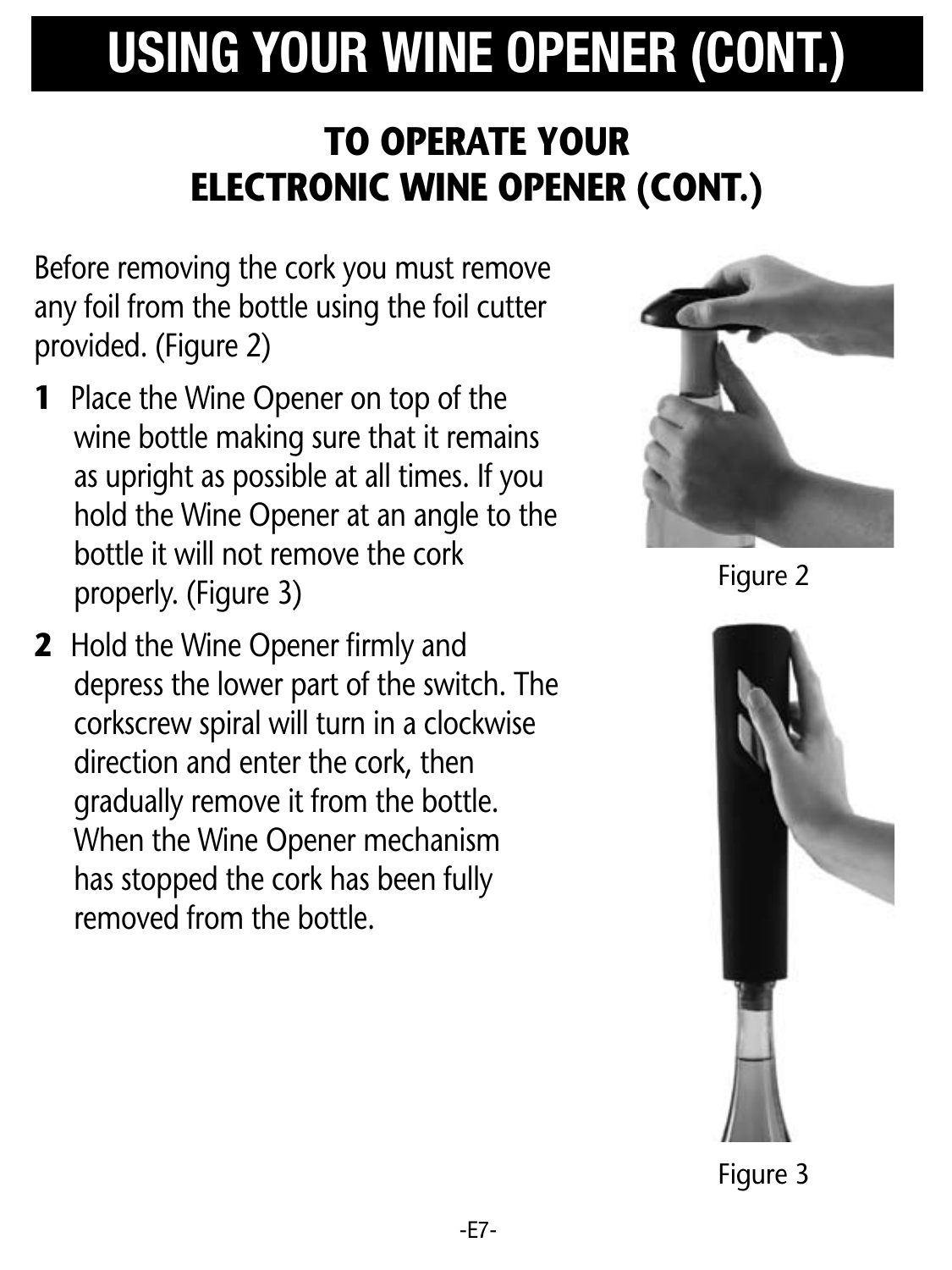# **USING YOUR WINE OPENER (CONT.)**

### **TO OPERATE YOUR ELECTRONIC WINE OPENER (CONT.)**

- **3** Lift the Wine Opener away from the bottle. To remove the cork simply depress the upper part of the switch. The spiral will turn in a counter-clockwise direction and release the cork. (Figure 4)
- **Note:** It has been noted that the Wine Opener may experience problems with a small percentage of plastic/ synthetic corks and undersized corks, if in this case the cork should be removed from the bottle manually.



Figure 4

### **ACCESSORIES**

The following accessories are included with the OsterTM Wine Kit.

### **WINE COLLAR**

Place wine collar on the neck of an open bottle of wine. This prevents wine dripping down the side of the bottle when pouring. (Figure 5)



Figure 5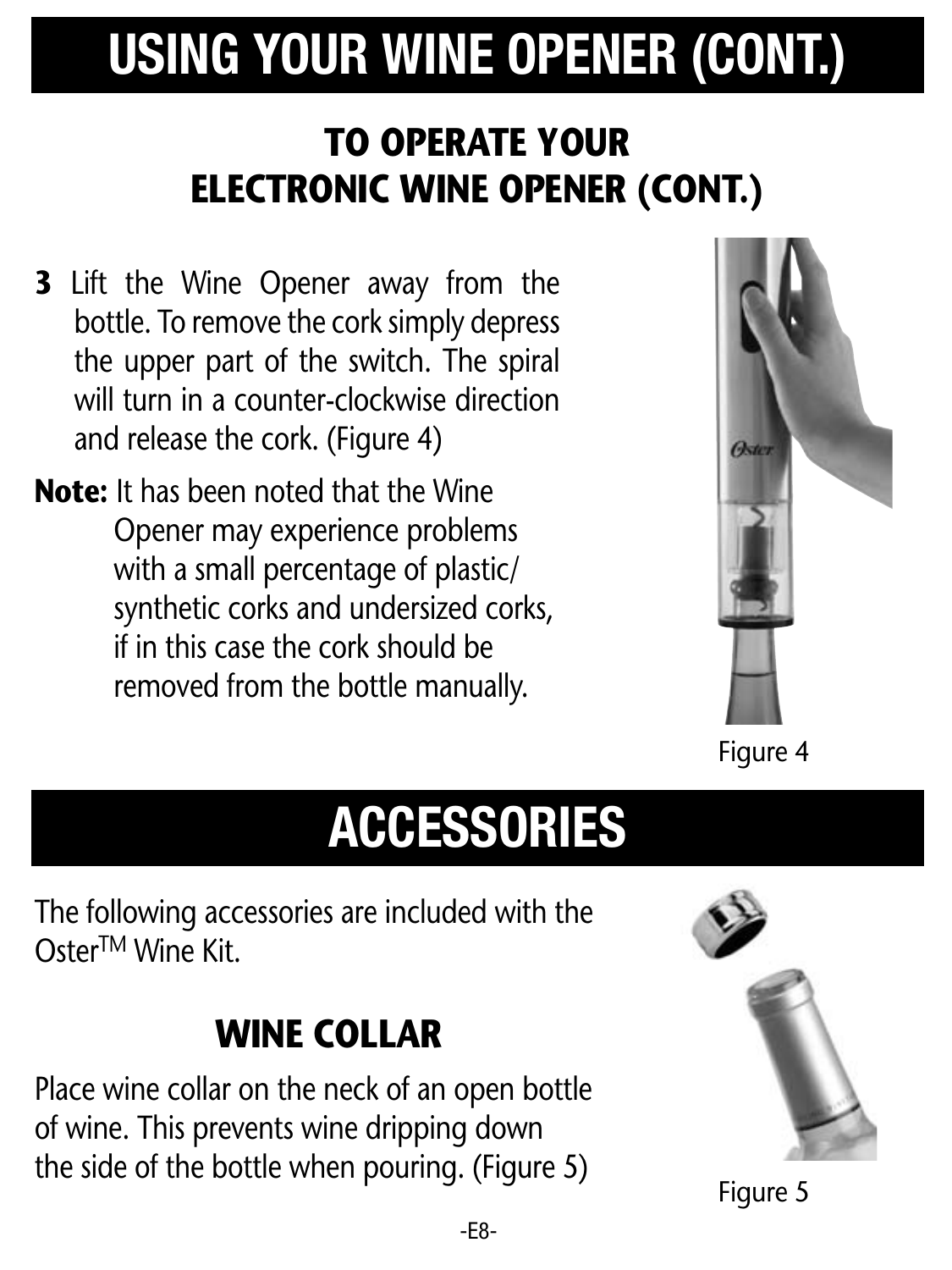# **ACCESSORIES (CONT.)**

### **WINE POURER WITH STOPPER**

Place wine pourer in the opening of an open bottle of wine. This will make it easier to pour wine from the bottle. The stopper can then be placed inside the pourer to close up the bottle. (Figure 6)

### **WINE VACUUM PUMP**

Place wine vacuum pump on the opening of an open bottle of wine. Press down on the center section to remove excess air from the bottle. This helps to reduce oxidation and preserve wine longer than standard stoppers. (Figure 7)





#### Figure 7

## **CARE & CLEANING**

### **CLEANING YOUR WINE OPENER**

Motor Unit and accessories should be wiped clean with a damp cloth or sponge.

#### **NEVER immerse motor unit in water.**

**CAUTION:** cork screw spiral is sharp. Handle carefully. **NOTE:** DO NOT place Wine Opener or, accessories in dishwasher.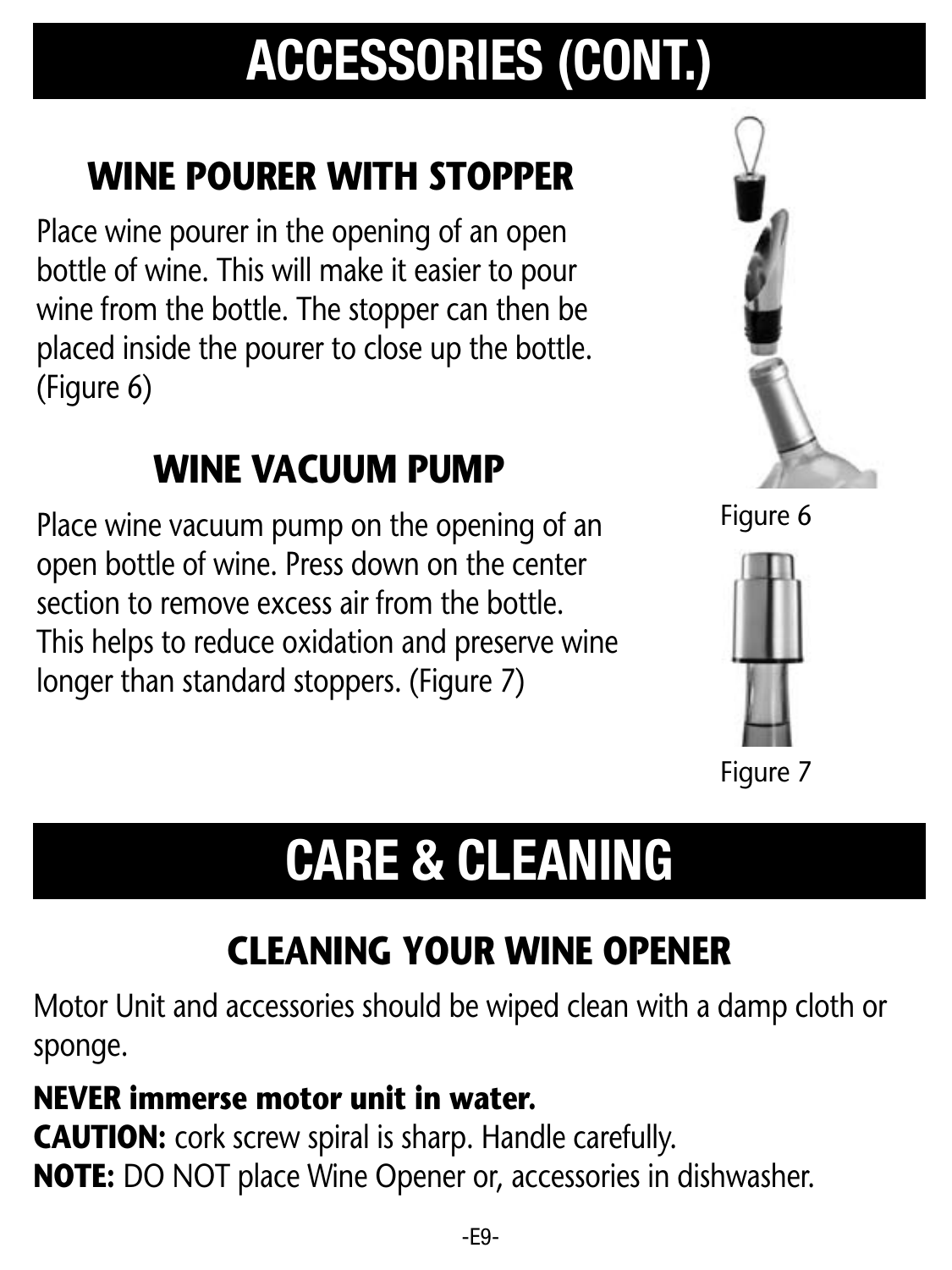# **NOTES**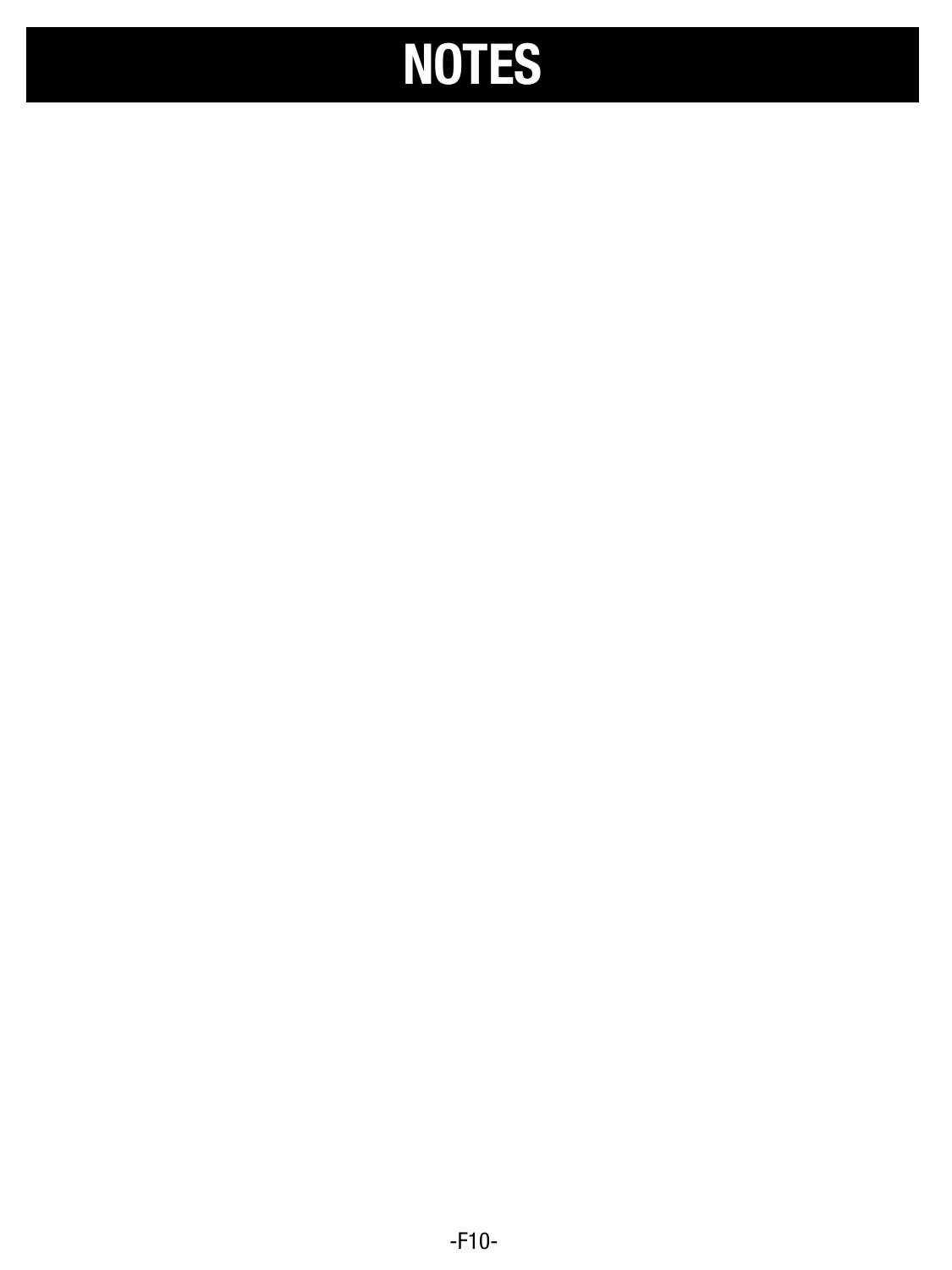#### **1 Year Limited Warranty**

Sunbeam Products, Inc. doing business as Jarden Consumer Solutions or if in Canada, Sunbeam Corporation (Canada) Limited doing business as Jarden Consumer Solutions (collectively "JCS") warrants that for a period of one year from the date of purchase, this product will be free from defects in material and workmanship. JCS, at its option, will repair or replace this product or any component of the product found to be defective during the warranty period. Replacement will be made with a new or remanufactured product or component. If the product is no longer available, replacement may be made with a similar product of equal or greater value. This is your exclusive warranty. Do NOT attempt to repair or adjust any electrical or mechanical functions on this product. Doing so will void this warranty. This warranty is valid for the original retail purchaser from the date of initial retail purchase and is not transferable. Keep the original sales receipt. Proof of purchase is required to obtain warranty performance. JCS dealers, service centers, or retail stores selling JCS products do not have the right to alter, modify or any way change the terms and conditions of this warranty.

This warranty does not cover normal wear of parts or damage resulting from any of the following: negligent use or misuse of the product, use on improper voltage or current, use contrary to the operating instructions, disassembly, repair or alteration by anyone other than JCS or an authorized JCS service center. Further, the warranty does not cover: Acts of God, such as fire, flood, hurricanes and tornadoes.

#### **What are the limits on JCS's Liability?**

JCS shall not be liable for any incidental or consequential damages caused by the breach of any express, implied or statutory warranty or condition.

Except to the extent prohibited by applicable law, any implied warranty or condition of merchantability or fitness for a particular purpose is limited in duration to the duration of the above warranty. JCS disclaims all other warranties, conditions or representations, express, implied, statutory or otherwise.

JCS shall not be liable for any damages of any kind resulting from the purchase, use or misuse of, or inability to use the product including incidental, special, consequential or similar damages or loss of profits, or for any breach of contract, fundamental or otherwise, or for any claim brought against purchaser by any other party.

Some provinces, states or jurisdictions do not allow the exclusion or limitation of incidental or consequential damages or limitations on how long an implied warranty lasts, so the above limitations or exclusion may not apply to you.

This warranty gives you specific legal rights, and you may also have other rights that vary from province to province, state to state or jurisdiction to jurisdiction.

#### **How to Obtain Warranty Service**

**In the U.S.A. –**

**If you have any** question regarding this warranty or would like to obtain warranty service, please call 1.800.334.0759 and a convenient service center address will be provided to you. **In Canada –**

If you have any question regarding this warranty or would like to obtain warranty service,

please call 1.800.667.8623 and a convenient service center address will be provided to you.

In the U.S.A., this warranty is offered by Sunbeam Products, Inc. doing business as Jarden Consumer Solutions located in Boca Raton, Florida 33431. In Canada, this warranty is offered by Sunbeam Corporation (Canada) Limited doing business as Jarden Consumer Solutions, located at 20 B Hereford Street, Brampton, Ontario L6Y 0M1. If you have any other problem or claim in connection with this product, please write our Consumer Service Department.

#### **PLEASE DO NOT RETURN THIS PRODUCT TO ANY OF THESE ADDRESSES OR TO THE PLACE OF PURCHASE.**